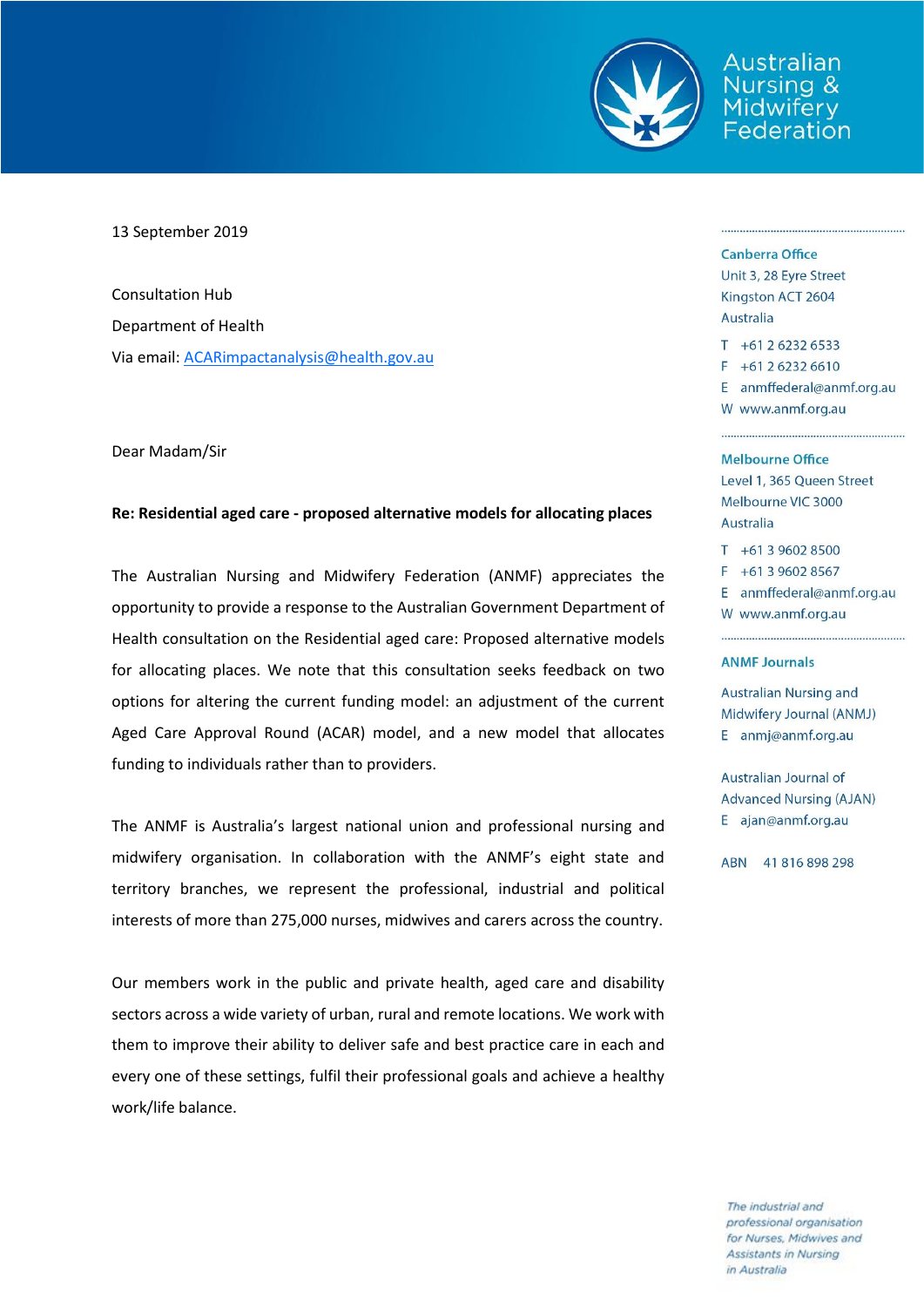

Our strong and growing membership and integrated role as both a professional and industrial organisation provide us with a complete understanding of all aspects of the nursing and midwifery professions and see us uniquely placed to defend and advance our professions.

Through our work with members we aim to strengthen the contribution of nursing and midwifery to improving Australia's health and aged care systems, and the health of our national and global communities.

With regard to care of older people, ANMF members work across all settings in which aged care is delivered, including over 40,000 members who are currently employed directly in the aged care sector. Many more of our members are involved in the provision of health care for older persons who move across sectors (acute, residential, community and in-home care), depending on their health needs. Being at the fore-front of aged care, and caring for older people over the twenty-four hour period in acute care, residential facilities and the community, our members are in a prime position to make clear recommendations to improve care provided and enhance processes for access to that care.

The ANMF has a strong commitment to achieving the changes required to improve care provision to people in both residential aged care and home care environments, including the way residential aged care is funded. Our position on residential aged care is that, above all, residents and potential residents need access to places within a transparent, accountable and viable sector that provides person-centred quality care.

The ANMF has significant concerns about making substantive alterations to the funding allocation model at a time when the aged care sector is in crisis. Any change to the funding allocation model should be considered in light of recommendations from the Royal Commission into Aged Care Quality and Safety.

We understand there are issues with the current bed allocation funding model and agree it needs to be re-invented. The current ACAR system primarily centres on benefitting investors, not Australians in need of care. It allows geographic monopolies and inhibits creative solutions to guarantee equitable access for residential aged care places. Further, the Department of Health appears to rely too heavily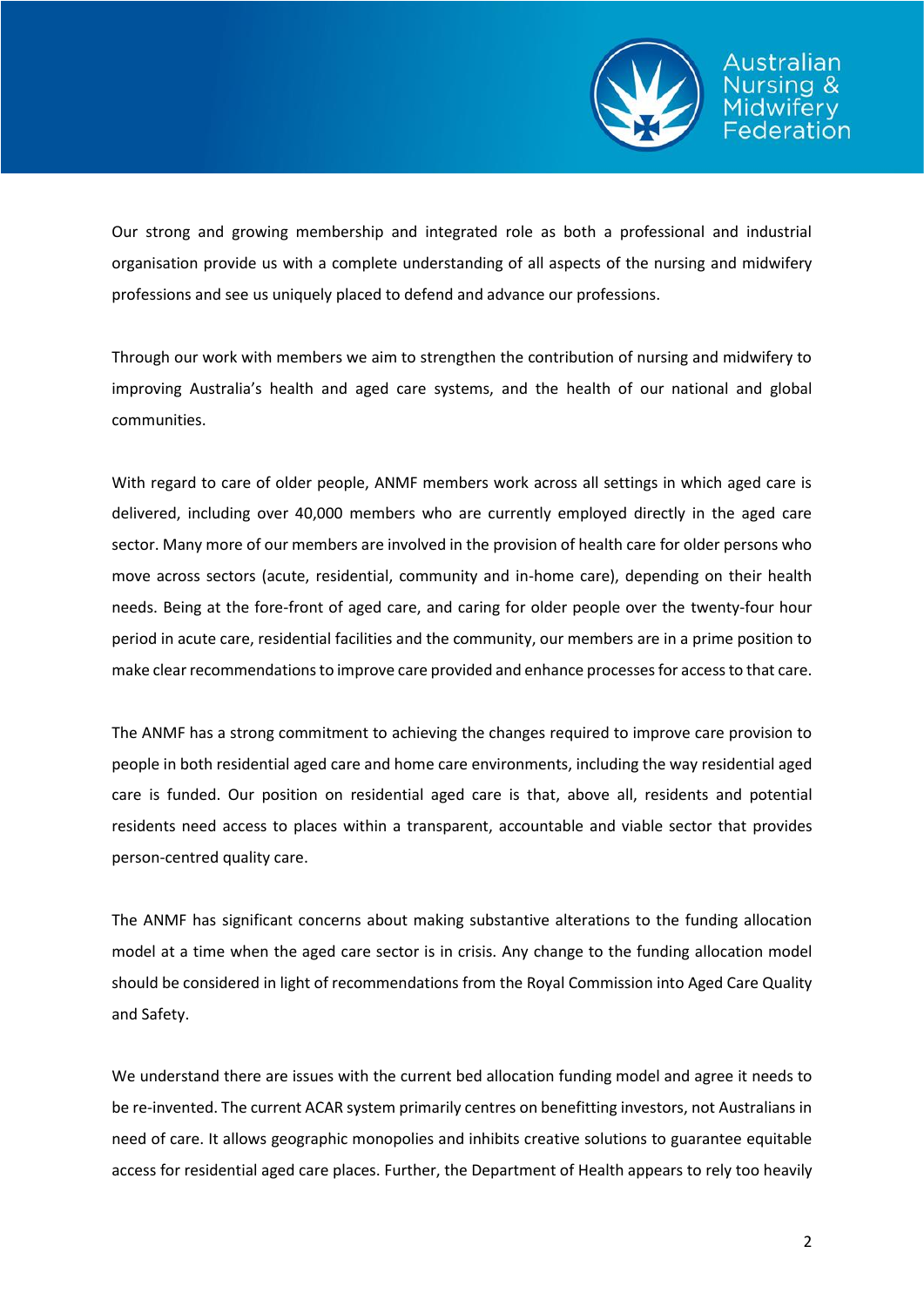

on provider opinion to make decisions rather than end users, which has contributed to a scarcity of places where they are most needed.

## **Aged Care Approval Round Issues**

**.** 

The existing lack of transparency regarding wait list lengths for residential aged care places, particularly in 'thin markets' and for underserved populations, <sup>1</sup> needs to be addressed, and funding allocated for these groups should be purposeful to enable access. At present there are no regulatory processes to ensure these funds are used as intended. While national occupancy is around 94%, and most metropolitan areas have short wait times, in regional, rural, and remote areas there are significant issues with access. Our Northern Territory ANMF Branch report an example of where one patient occupied an acute care hospital bed for over two years, before finally securing a place in residential aged care.

When there is evidence of providers 'cherry picking' certain residents, equity of access issues are further highlighted as areas of major concern. Individuals with long standing and refractory mental illhealth, problematic behaviour, and other chronic complex care needs may have no alternative than to select a government-managed facility, which disproportionately increases both their workload pressures and costs associated with providing safe, skilled and individualised care. The ANMF believes a higher proportion of aged care facilities should be entirely government funded and operated. This would allow for greater accountability and improved choice for those residents who find themselves not considered by private aged care providers.

The ANMF is concerned about the way residential aged care allocations are determined, the complete absence of nurses, and other health practitioners involved in the allocation process. Decisions about where funding is allocated should be made in consultation with state and territory governments, consumers, and health practitioners, as this may result in more places in underserved areas, with the added benefit of reducing the number of allocated but unoccupied beds. The ANMF strongly supports the use of nurse navigators to advocate for residents and facilitate equitable access across the sector.

 $1$  Aboriginal and Torres Strait Islander elders, gender and sexuality diverse folk, people from culturally and linguistically diverse backgrounds, and populations in remote and rural areas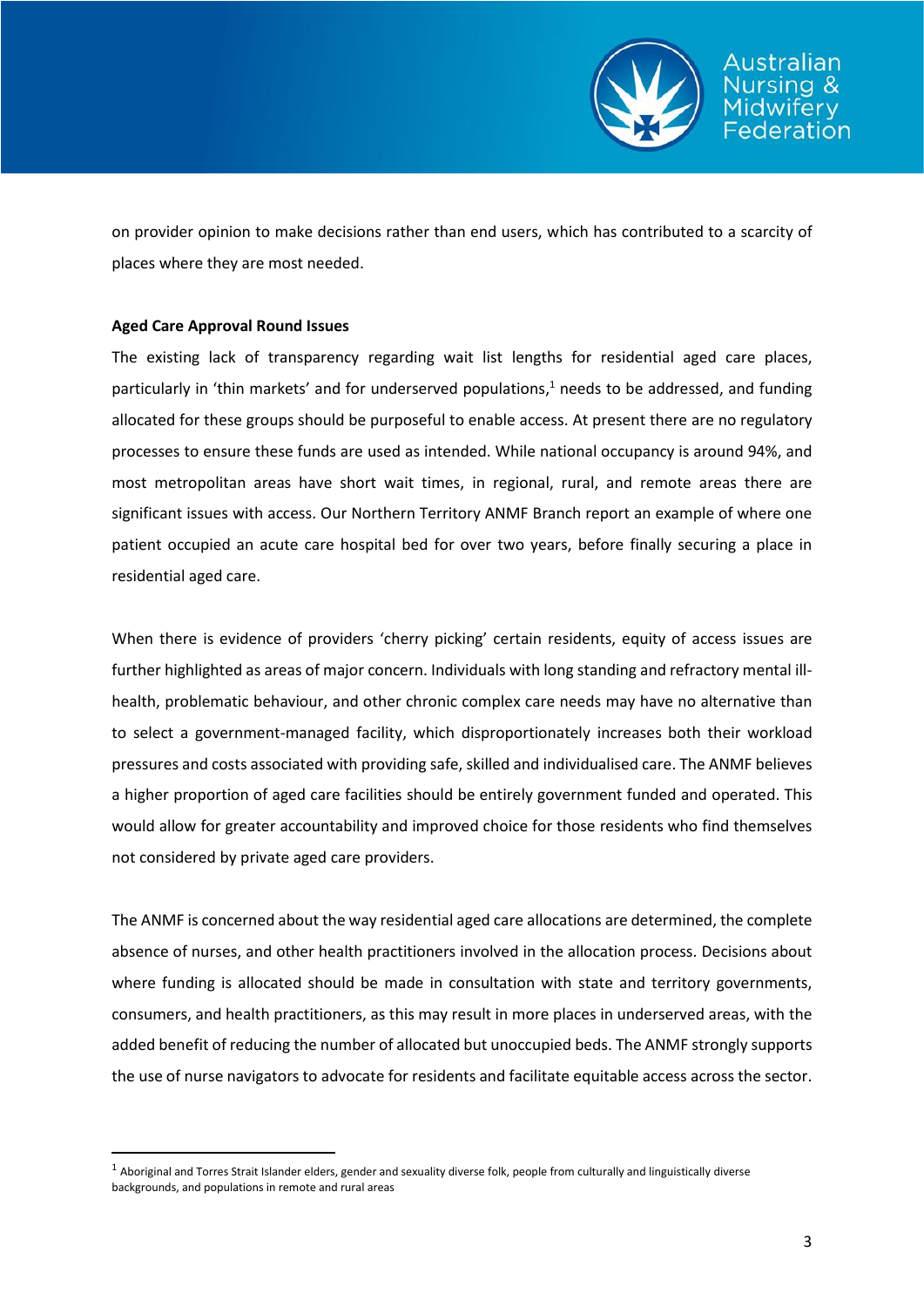

## **Proposed models**

The ANMF does not support the implementation of either model one or model two at a time when the sector is in crisis and a Royal Commission in progress. While both models may have some potential merit, we have outlined our concerns below.

## *Model one*

Our major concern with model one is that it does not fully address access issues for underserved populations, as the proposed reduced locational controls on the distribution of residential aged care places does not go far enough to enable access. There needs to be stronger policy levers to enable these populations access to residential places. Allowing providers to transfer ACAR places could also have potential unintended consequences of favouring providers' needs over people accessing places where they are required. Should model one be progressed a potential benefit is the proposed reduction in the large number of non-operational residential places.

## *Model two*

The ANMF's primary concern with model two is from a workforce perspective. Some providers have already identified that potential financial uncertainty of this model will affect workforce planning, specifically increased casualisation, in a sector where continuity of care is critical for resident safety and wellbeing. Branches of the ANMF have reported the concerning effect this kind of consumerdirected funding model has had for both staff, who face unpredictable and insecure work.

If the queue approach is implemented into the residential funding model it would be useful for identifying shortfalls in geographic areas. However, depending on the way the queue system is designed, this could also reduce access for some people living in a location where there are residential beds available, as they would have to wait to reach the top of the list before being able to access a bed. Based on the experiences of those accessing home care services, queuing has produced significantly unacceptable results in terms of waiting times, service levels and consumer anxiety. The need for residential aged care is often urgent and is commonly not the outcome of a controlled transition process. If model two (or variation of this) is accepted, the capacity for a consumer to gain funding for a residential place must be timely and meet the needs of the individual and not be based on a position in a queue.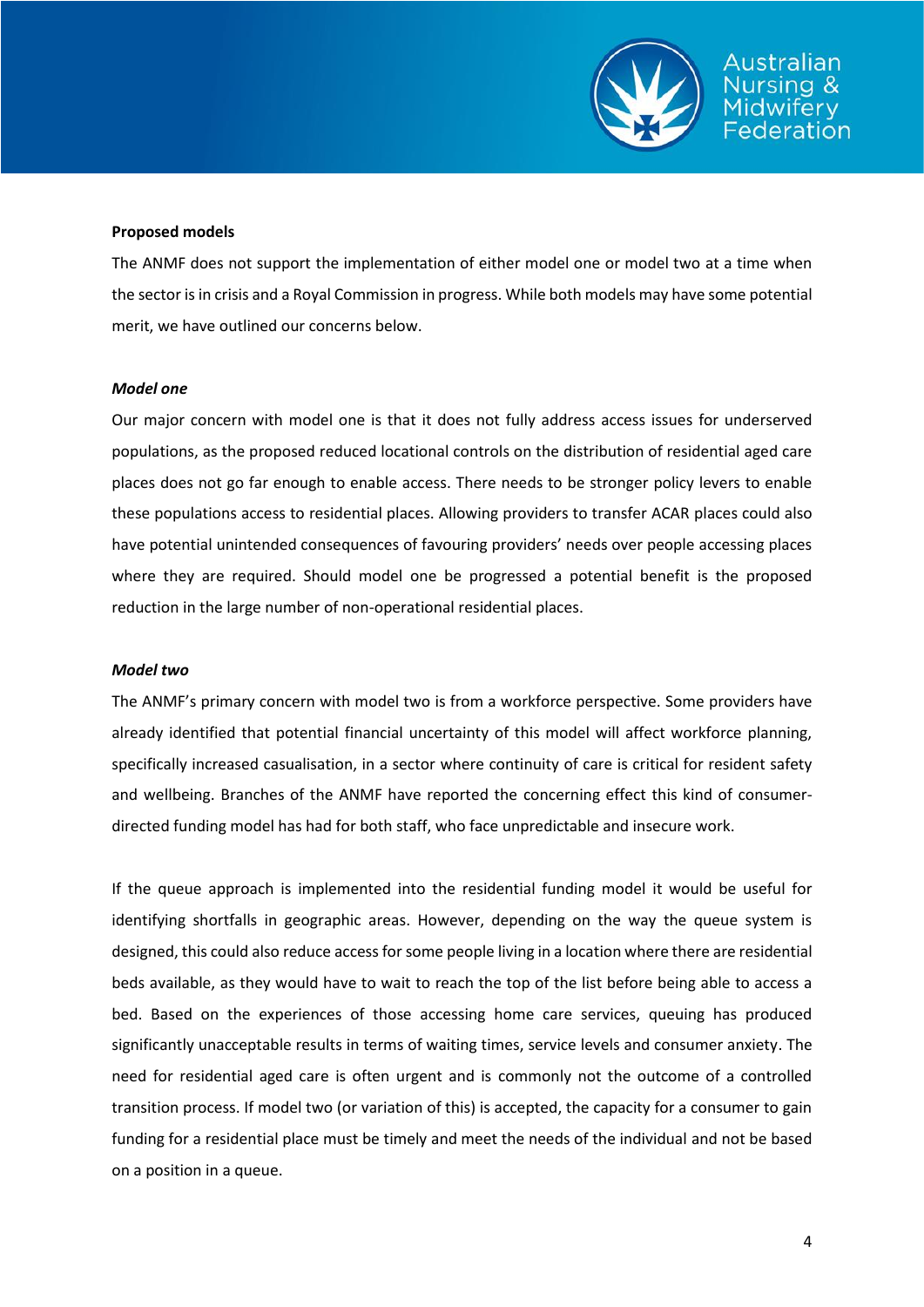

A potential unintended consequence of a change to the funding allocation model by linking it to the individual may change care delivery models. The home care services change to Consumer Directed Care provide learnings to consider. Staff working in home care services are often unable to deliver comprehensive care. They report feeling compromised in the care they're able to deliver, utilising the level of resources with which they have been provided. This is due to a mismatch in part, of the persons assessed care needs and accessible care delivery, which occurs for a number of reasons:

- People being assessed as needing a residential bed but the person either cannot access a place or chooses not to enter a residential facility.
- People being assessed as needing a level 3 or Level 4 home care package but due to the lengthy waiting lists are only provided a level 1 or 2 package.
- Time delays in care delivery occurs due to the lengthy waiting list and people have progressed to needing a higher level of care than for which they have been funded or provided.

These issues have emerged during the Royal Commission hearings, with alarming number of people not receiving the care they require.

# *Insufficiencies of both proposed models*

**.** 

Neither model addresses the known issues, particularly in rural and remote areas, with accessing residential beds, respite care, and NATSIFlex (National Aboriginal and Torres Strait Islander Flexible Aged Care Program) places. Respite is a vital component in keeping people at home for longer and the current access difficulties need to be strongly considered in any recommended changes to the funding allocation for residential places.

Any reform of the sector, including changes to the funding allocation model, must consider the staffing needs of people requiring care in both home care and residential care. This means not only the right numbers and mix of registered nurses, enrolled nurses, and carer workers<sup>2</sup>, it also means retaining those workers and providing them with secure employment. This can have benefits for both the employee and the older person as it contributes to continuity of care and improved job satisfaction.

<sup>&</sup>lt;sup>2</sup> Willis, E., Price, K., Bonner, R., Henderson, J., Gibson, T., Hurley, J., Blackman, I., Toffoli, L and Currie, T. (2016) Meeting residents' care needs: A study of the requirement for nursing and personal care staff. Australian Nursing and Midwifery Federation